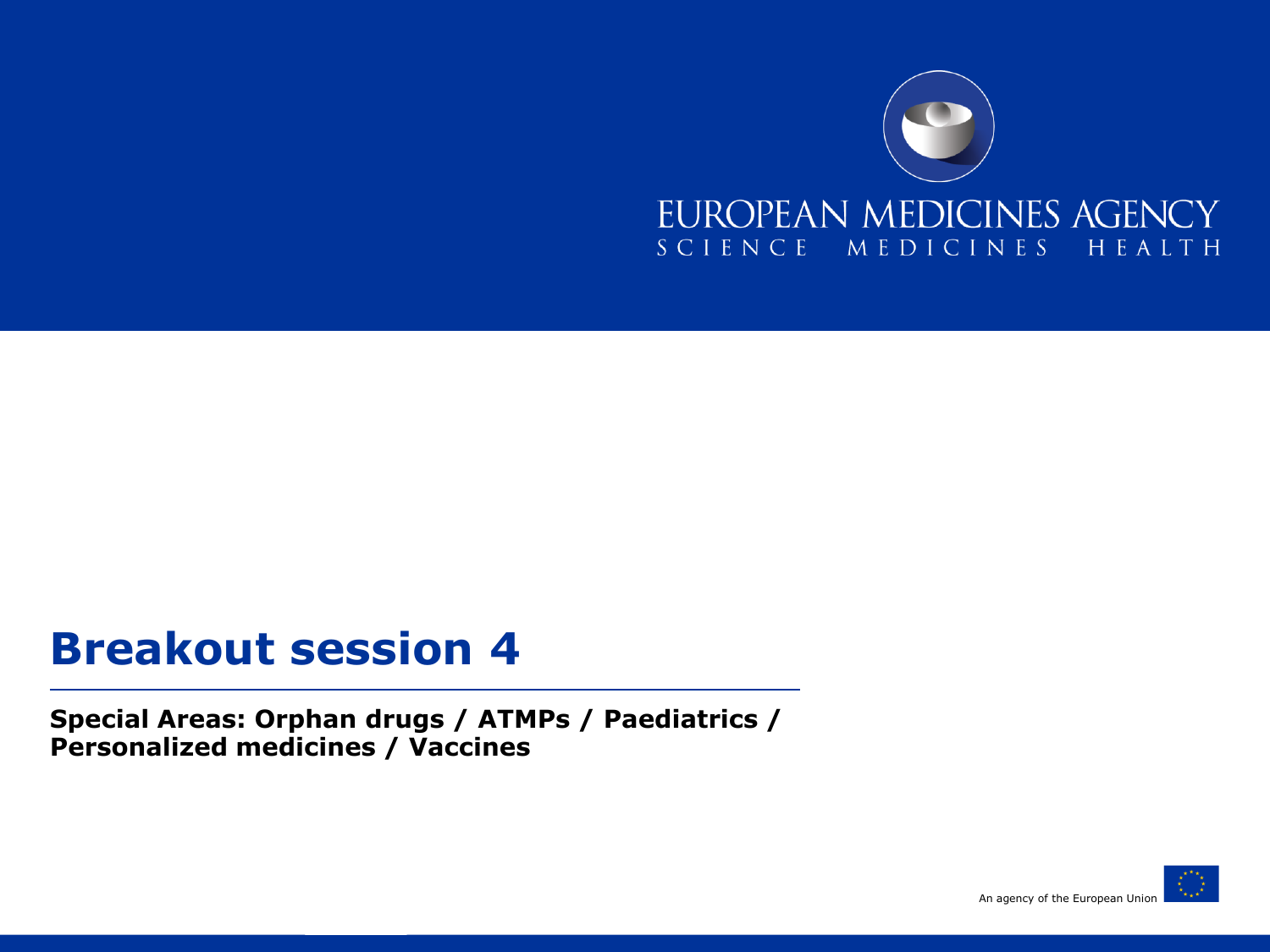

### **Moderators**

- **Regulatory:** Bertil Jonsson
- **HTA:** François Meyer
- **Industry:** Thibaut du Fayet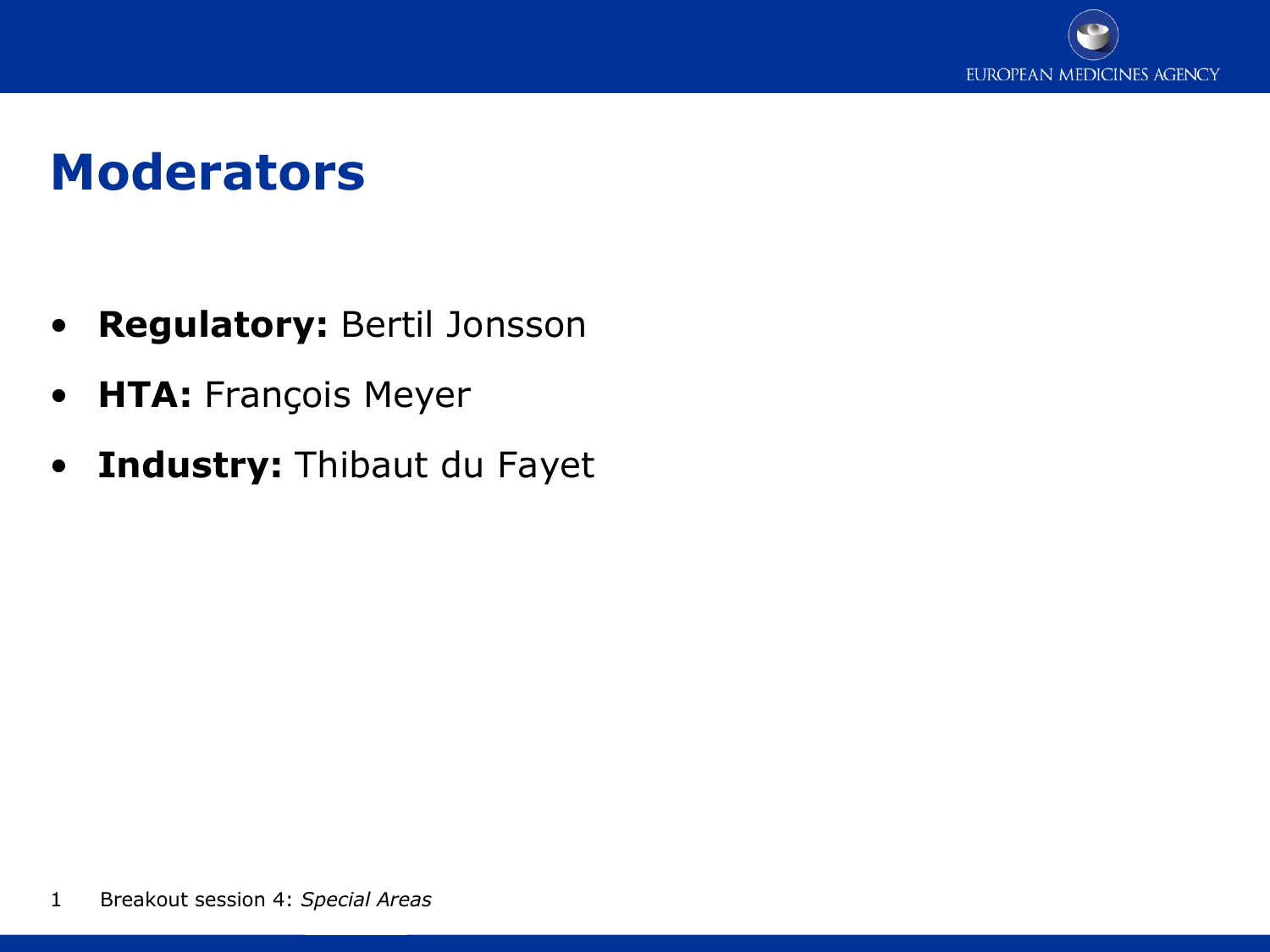

# **Objectives**

*Scope:* **Special scientific, procedural considerations and requirements for limited populations, OR particular situations** (Orphan drugs, ATMPs, Paediatric, Personalized medicine, Vaccines)

- **1. Main issues**
- **2. Current gaps**
- **3. Possible short & long term solutions**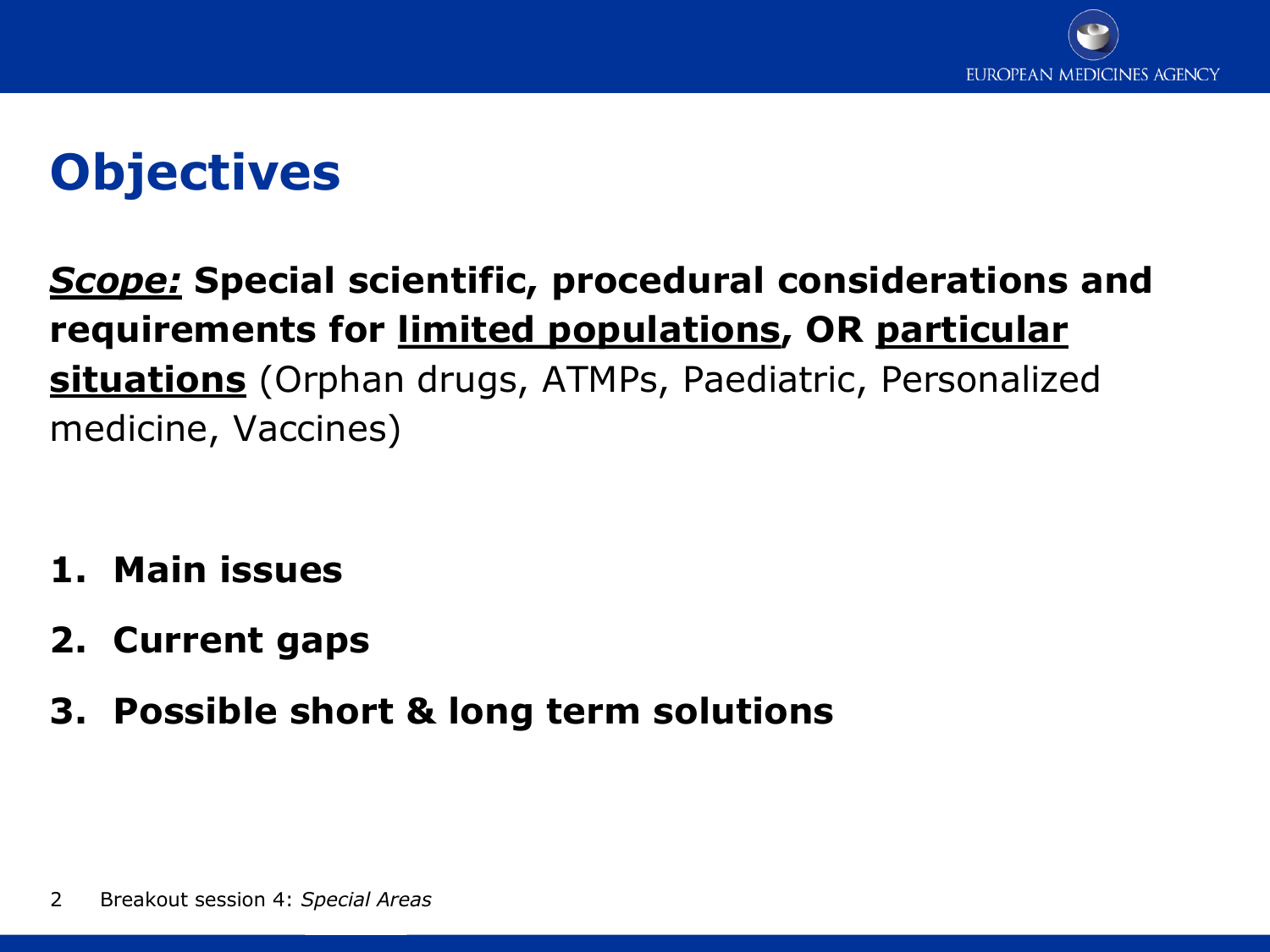

### **Main issues**

- **Target population indication specificity** (Orphan, Paediatrics, Personalized medicine): *limited and/or specific population*
- **Complex therapeutic interventions** (ATMPs, Orphan, Paediatrics, Personalized medicine): *high product complexity with new MoA, often in « niche » diseases, with increasing co-developments (Rx/DX)*
- **Development & Market access burden** (Orphan, ATMPs, Paediatrics, Personalized medicine): *level of requirements similar to standard products (assesment process & guidelines)*
- **Companies lack of expertise** (Orphan, ATMPs, Paediatrics): *Innovative SMEs, often positioned in these particular situations, with limited internal expertise & dedicated resources*
- **Vaccines specificities** (Vaccines): *medicinal products, part of public health intervention but with today no specific HTA / P&R evaluations*